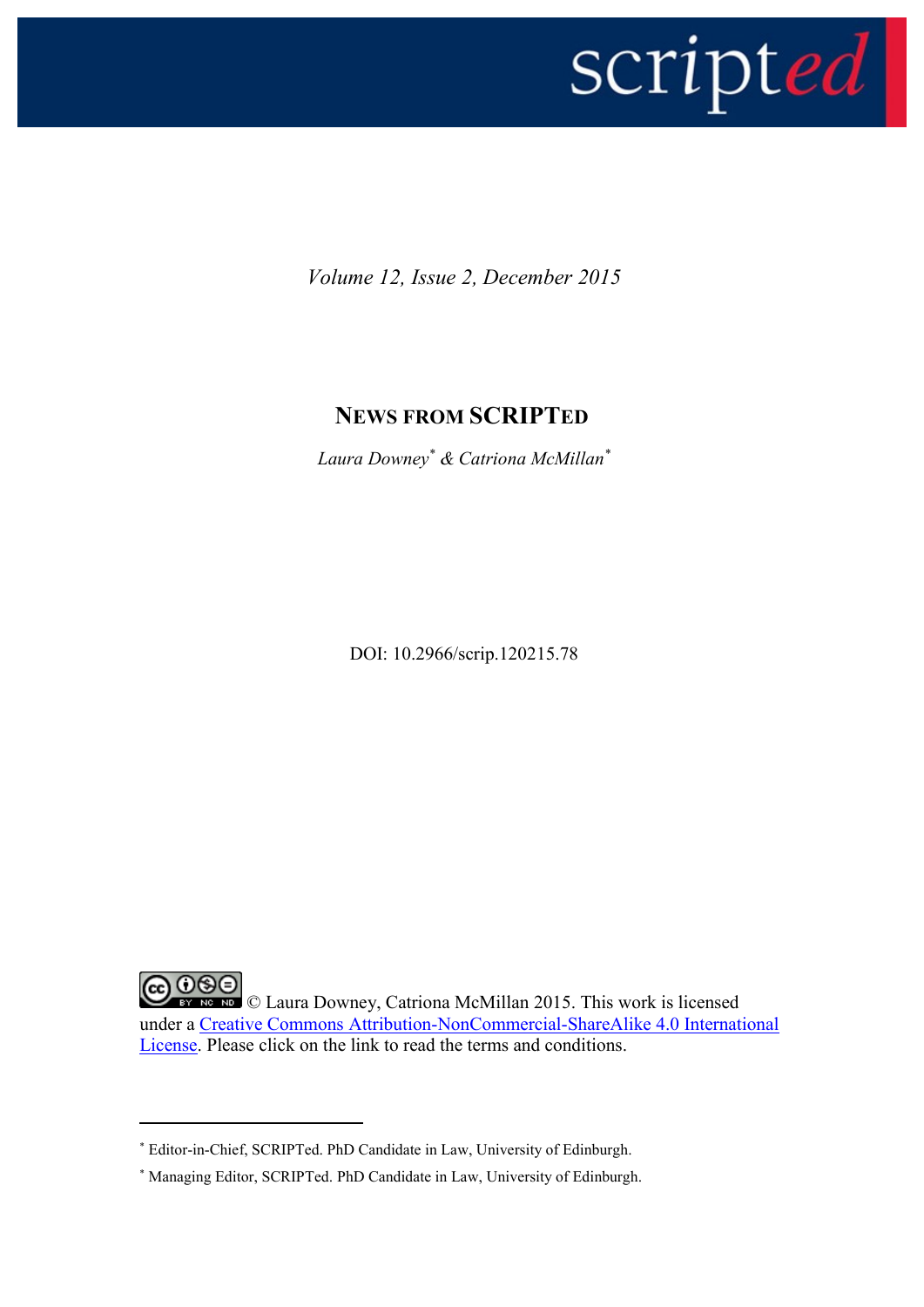Another year and another issue published. This issue forms a sort of milestone for the SCRIPTed team as we come to the end of our  $11<sup>th</sup>$  year of publication, complete our  $12<sup>th</sup>$  volume and take time to look back at SCRIPTed's past as we simultaneously look towards the changes of the future and where we go with the journal from here. We passed 10 years in publication last December without much of a fanfare to mark our anniversary and wished to rectify that omission with the current issue which features articles and analysis pieces which we believe truly reflect the spirit in which SCRIPTed was created 11 years ago. Indeed this issue started life many months ago now as simply an idea to create a rare dedicated issue, one which would mark the anniversary of the journal as a celebration of its past. Fast forward several months, and much like the journal itself, the concept of this issue has changed from that originally envisaged when we first discussed it and now represents what we believe is more a reflection of where we hope the journal is going in the future both in terms of content and in terms of its ethos. As such, we are dedicating this journal not simply to a look back at our time in publication, but as a look forward to the future, and take this opportunity to celebrate the everchanging research environment from which the journal draws, and the tireless efforts of all those past and present who have been involved in the making of SCRIPTed.

This issue features papers from previous SCRIPTed editors as well as work from early career researchers, a community that SCRIPTed has endeavoured to support, being itself the product of the hard work of many who were, and are currently, beginning their academic careers. The general management and direction of SCRIPTed has always been drawn from within Edinburgh's early career researchers and postgraduate student community, many of whom are or were full and part time PhD candidates (our current management team is no exception). The working of the journal has provided many with invaluable experience in the world of academic publishing and has drawn upon the ever appreciated time and enthusiasm of our student editor volunteers. In this way, the running of the journal itself is something of a teaching exercise for past, current and future students always with the aim of promoting good academic citizenship and creating an inclusive research community. In addition there has always been an emphasis within SCRIPTed in supporting those authors submitting work at the start of their careers and showcasing the high standard of research emerging from this community. This issue is no exception and displays a range of topics across the research spectrum from which SCRIPTed has drawn over the years; from Rachel Hill's look at the problems at the interface between the criminal law and the online world in regards to cyber-misogyny and the rise in revenge porn, through to Nayha Sethi's substantive look at the optimum application of principles and rules for decision-making in healthcare research. They are joined by analysis looking back at the last years of the coalition Government in the UK and their track record in IT law reform, a conceptual examination of "open data", and a look at some of the newest developments in EU data protection. This issue features salient research of the day and marks a continued evolution of the subject areas and the changing features of the research landscape since our inception in 2004.

As research issues have developed, so too has SCRIPTed as a platform for that research with changes to the website completed most recently in 2011. Four years on-line, however, can be a lifetime in terms of the rapidity of change, and with this in mind, and following a determined urge to rejuvenate the journal, this will be the last issue published on the website in its current guise.